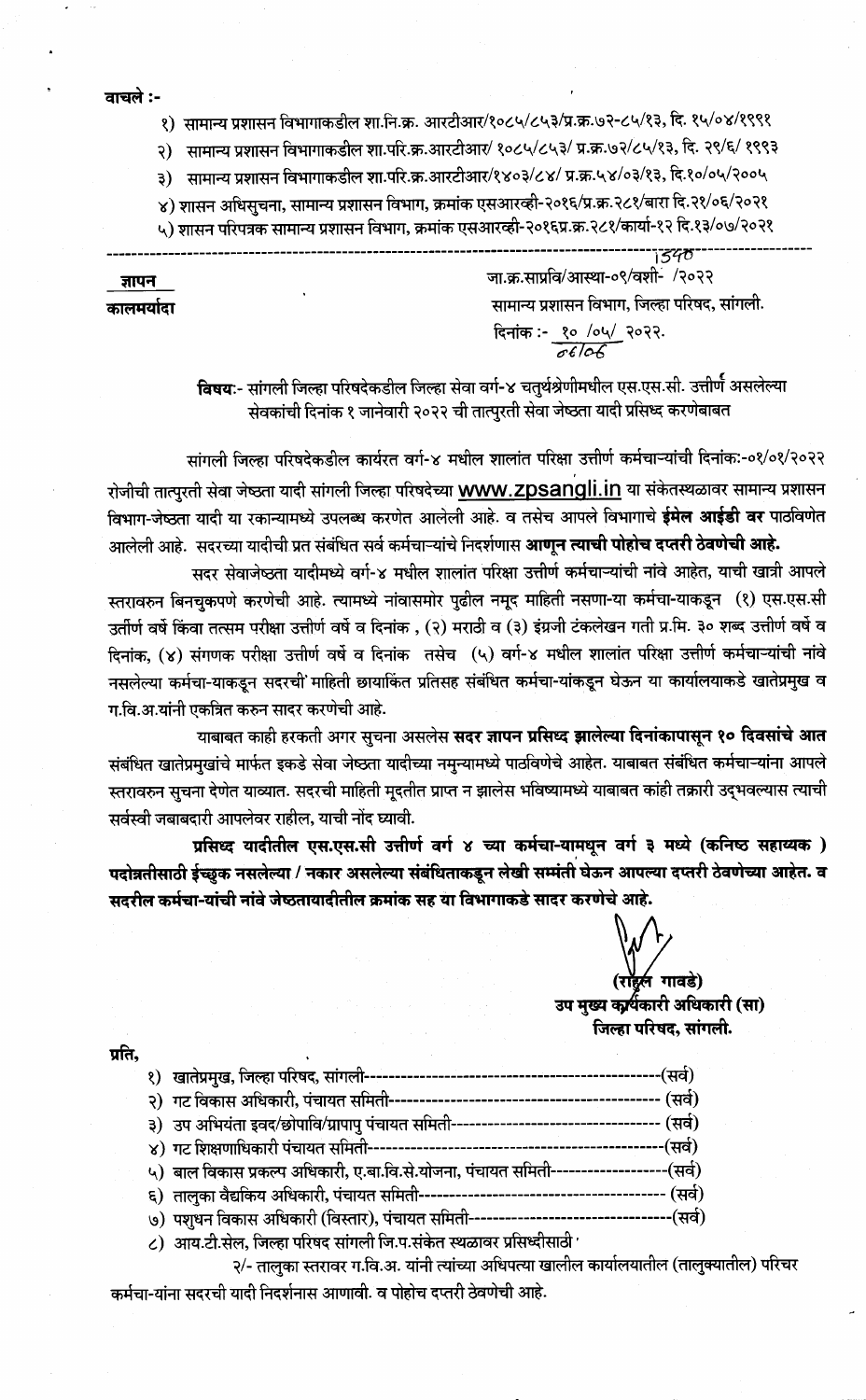## परिशिष्ट तीन<br>दस्वर्षी ज्येखता यादी प्रसिग्ध करण्याचा विहिति नमुना (५)<br>जिल्ह्या **परिभद सांगली**

ة<br>1

 $\overline{1}$ ı T ı

|                                                          |                                                                   |                             |                                                                                                       |                |       |                    |                                                         |                                                    |                          |                                        |      | पास्तान्य प्रशासन विभा |                           |                                  |                        |                                      |                                |                                 |                   |                                                            |                                   |
|----------------------------------------------------------|-------------------------------------------------------------------|-----------------------------|-------------------------------------------------------------------------------------------------------|----------------|-------|--------------------|---------------------------------------------------------|----------------------------------------------------|--------------------------|----------------------------------------|------|------------------------|---------------------------|----------------------------------|------------------------|--------------------------------------|--------------------------------|---------------------------------|-------------------|------------------------------------------------------------|-----------------------------------|
|                                                          | संबगांचे नांव :-                                                  |                             | 'परिचर' संवर्गातून कनिष्ठ सहाव्यक  पदावर पदोन्नती देणेसाठी  १० वी उत्तीर्ण , परिचर संवर्गाची दिनांक:- |                |       |                    |                                                         |                                                    |                          |                                        |      |                        | -०१ जानेवारी, २०२२ रोजीची | तात्पूरती सेवा जेखता सूची        |                        |                                      |                                |                                 |                   |                                                            |                                   |
|                                                          | वेतनश्रेणी :-                                                     | ००३९४-०००५१                 |                                                                                                       |                |       |                    |                                                         |                                                    |                          |                                        |      |                        |                           |                                  |                        |                                      |                                |                                 |                   |                                                            |                                   |
|                                                          | दि.१ जानेवारी २०२२ रोजीची तात्पुरती ज्येष्ठतासुची ( दि.०१.०१.२०२१ |                             |                                                                                                       |                |       |                    |                                                         | ते दि.३१.१२.२०२१ या कालावधीत कार्यरत कर्मचा-यांची) |                          |                                        |      |                        |                           |                                  |                        |                                      |                                |                                 |                   |                                                            |                                   |
| $(5)$ $(4)$<br>नियम ३<br>नुष्कता<br>ज्येष्ठता<br>क्रमांक | कर्मचाऱ्यांचे पूर्ण नांव                                          | नियुक्तीचा मार्ग<br>पदावरील | जन्मतारीख                                                                                             | $\overline{R}$ | पदनाम |                    | नियम ३ (२)(अ)नुसार<br>संवर्गात प्रत्यक्ष रुजू<br>दिनांक |                                                    |                          | सेवा जेखतेचा दिनांक                    |      | सेवानिवृतिचा<br>दिनांक | शैक्षणिक अहंता            | शालात परीक्षा<br>उत्तीर्ण दिनांक | टकलेखन<br>(7.5.7)<br>Ţ | उत्तीर्ण दिनांक<br>टंकलेखन<br>हिप्रम | (71.7.7)<br>टंकलेखन<br>इंग्रजी | उत्तीर्ण दिनांक<br>टंकलेखन<br>Į | (MS-CIT)<br>संगणक | अभिप्राय (कार्यरत ठिकाण)                                   | होकार दिलेले शेरा<br>क.सहा. पदावर |
| $\tilde{\phantom{a}}$                                    | $\ddot{\phantom{0}}$<br>œ                                         | œ                           | $\blacktriangleright$                                                                                 | 5              | w     |                    | و                                                       |                                                    |                          | $\ddot{\cdot}$                         |      | $\bullet$              | $\rm ^o$                  | $\approx$                        | e.                     | $\bullet$<br>n.<br>G                 | $\approx$                      | ž.                              | یع                | 2                                                          | పై                                |
| $\tilde{}$                                               | श्री.अर्जुन शिवाजी बांदल                                          | सरळ सेवा                    | १३.२.१९७१                                                                                             | खुला           | परिचर | $\tilde{z}$        | $\sim$                                                  | १९९०                                               | $\tilde{z}$              | $\boldsymbol{\alpha}$                  | १९९० | २८.२.२०३१              | इ.१० वी                   | मार्च १९८९                       |                        |                                      |                                |                                 | MS-CIT            | वाळवा पंचायत समिती,<br>सामान्य प्रशासन विभाग,<br>इस्लामपूर | होकार                             |
| $\boldsymbol{\alpha}$                                    | श्री किशोर विठ्ठल सोनपराते                                        | सरळ सेवा                    | 5088.5.8                                                                                              | ज.ज.           | परिचर | $\checkmark$       | $\tilde{}$                                              | १९९३                                               | $\checkmark$             | $\sim$                                 | १९९३ | ३०.६.२०३३              | १० वी                     |                                  | ۰                      |                                      | o                              |                                 | MS-CIT            | प्राथमिक आरोग्य केंद्र,<br>मणदूर                           | अधिसंख्येवर जात<br>पडताळणी नाही   |
| m                                                        | श्री महेंद्रकुमार शिवाजी सांवत                                    | सरळ सेवा                    | १०.६.१९७३                                                                                             | <u>हु</u> ,    | परिचर | ಸಿ                 | و                                                       | १९९६                                               | ဥ                        | פ                                      | १९६  | ३०.६.२०३३              | इ.१० वी<br>१२ वी          | मार्च १९९०                       | $\epsilon \ll$         |                                      |                                |                                 |                   | प्राथमिक आरोग्य केंद्र,<br>खरसूडी                          | होकार                             |
| $\Join$                                                  | श्री रमेश रामय्या मुनगल                                           | सरळ सेवा                    | १४.११.१९७६                                                                                            | 河市(市)          | परिचर | ನಿ                 | פ                                                       | १९९६                                               | ಸಿ                       | و                                      | १९९६ | ३०.११.२०३८             | इ.१० वी<br>१२ वी          | मार्च १९९४                       |                        |                                      |                                |                                 | MS-CIT            | पशुवेद्यकिय दवाखाना,<br>खंडेराजूरी                         | होकार                             |
| سی                                                       | श्री संतोष विष्णू ठोबरे                                           | सरळ सेवा                    | २६०.१.१९७२                                                                                            | इ.मा.व         | परिचर | $\tilde{\kappa}$   | $\checkmark$                                            | २००६                                               | $\tilde{\tilde{\gamma}}$ | $\checkmark$                           | २००६ | ३१.०१.२०३२             | ी<br>२<br>्<br>बी         | मार्च-१९८९                       | ႙                      | नॉक-२०१९                             | š                              | नोव्ह-२०१९                      |                   | ग्रामीण पाणी पुरवठा                                        | पदावन्नत                          |
| کنا                                                      | श्री श्रीकांत उत्तम जावीर                                         | सरळ सेवा                    | १९.०९.१९८७                                                                                            | ज<br>ज         | 青     | x                  | ୭                                                       | २००६                                               | X                        | ø                                      | २००६ | ०.०९.१०४७              | ٠<br>क<br>९<br>र्ने हैं:  | मार्च-२००३                       | ္က                     | सप्टे-१९९८                           | $\overset{\circ}{\mathsf{x}}$  | जाने-२०२०                       | MS-CIT            | प्राथमिक आरोग्य पथक<br>- मालगांव                           | परोब्रती क.म<br>दि १६,०६,२०२१     |
| פ                                                        | श्री भगवान शामराव मुजूमले                                         | सरळ सेवा                    | 84.8.820                                                                                              | इ.मा.व         | परिचर | $\tilde{\tilde{}}$ | $\checkmark$                                            | २००६                                               | $\approx$                | $\ddot{\mathsf{v}}$                    | २००६ | १.२०४०<br>४०६          | इ १० वी<br>ूर वी          | मार्च १९९९                       | နိ                     | जूले २००५                            | ۰                              |                                 | MS-CIT            | पशुवेद्यकिय दवाखाना,<br>मणदूर                              | मयत                               |
| $\checkmark$                                             | श्री युवराज हणमंत माने                                            | सरळ सेवा                    | २४.१२.१९८३                                                                                            | हुला           | परिचर | $\approx$          | ನಿ                                                      | २००७                                               | $\approx$                | ್ಲಿ                                    | २००७ | ३१.१.१९४३              | इ १० वी<br>बी.कॉम         | मार्च-१९९९                       | ပို့                   | मे-२००६                              | ္ကိ                            | नॉल-२०१०                        | MS-CIT            | पशुवेदयकिय दवाखाना<br>शिरशी ता.शिराळा                      | दिश्६.०६.२०२१<br>पदोन्नती क.स     |
| $\mathbf{C}$                                             | श्री विशाल वसंतराव झेडे                                           | सरळ सेवा                    | ३०.१२.१९८४                                                                                            | इ.मा.व         | परिचर | $\approx$          | $\stackrel{\mathtt{o}}{\mathtt{\sim}}$                  | २००७                                               | $\approx$                | $\stackrel{\mathtt{o}}{\mathtt{\sim}}$ | २००७ | ११.१२.०४४              | इ १० वी<br>१२ वी          | मार्च-२०००                       | နိ                     | मे-२००७                              | $\stackrel{\circ}{\mathbf{x}}$ | नॉले-२००७                       | MS-CIT            | प्राथमिक आरोग्य केंद्र येडे<br>मच्छिद्र                    | पदोन्नती क.स<br>दि.१६.०६.२०२१     |
| ್ಲಿ                                                      | श्री दिलावर शौकत संदे                                             | सरळ सेवा                    | 8.8.3.28                                                                                              | हु<br>जु       | परिचर | $\approx$          | ್ಲಿ                                                     | २००७                                               | $\approx$                | ್ಲಿ                                    | २००७ | ३०.०४.२०४१             | १० वी                     | मार्च-१९९७                       | ္ဂ                     | नोव्हे-२०१०                          |                                |                                 | MS-CIT            | ए.बा.वि.से.प.स. शिराळा                                     | पदोन्नती क.स<br>दि.१६.०६.२०२१     |
| $\approx$                                                | श्री. महेश केशव पाटील                                             | सरळ सेवा                    | 8.6.8868                                                                                              | <b>i</b>       | पीचर  | $\approx$          | $\stackrel{\mathtt{o}}{\mathtt{\sim}}$                  | २००७                                               | $\approx$                | $\stackrel{\mathtt{o}}{\sim}$          | २००७ | ३१.७.२०४१              | ी<br>१०<br>र्ज<br>बा      | मार्च १९९८                       | 유                      | मे २००६                              | š                              | मे २००६                         | MS-CIT            | सामान्य प्रशासन विभाग,<br>पंचायत समिती, तासगांव            | परोप्रती क.स<br>रि.१६.०६.२०२१     |
| $\tilde{\tilde{\mathbf{z}}}$                             | श्री.श्रीपाद दत्तात्रय मुतालिक                                    | सरळ सेवा                    | १.६१९८२                                                                                               |                | परिचर | $\approx$          | $\stackrel{\mathtt{o}}{\mathtt{\sim}}$                  | २००७                                               | $\approx$                | $\stackrel{\mathtt{o}}{\thicksim}$     | २००७ | ३१.५.२०४२              | बो.एसी<br>१० वी           | ऑक्टो १९९७                       | နိ                     | ने २००८                              | ကို                            | नोव्हे २००६                     | MS-CIT            | पशुवैद्यकिय दवाखाना,<br>$\frac{1}{2}$                      | प्र्दोन्नती क.स<br>दि.१६.०६.२०२१  |

,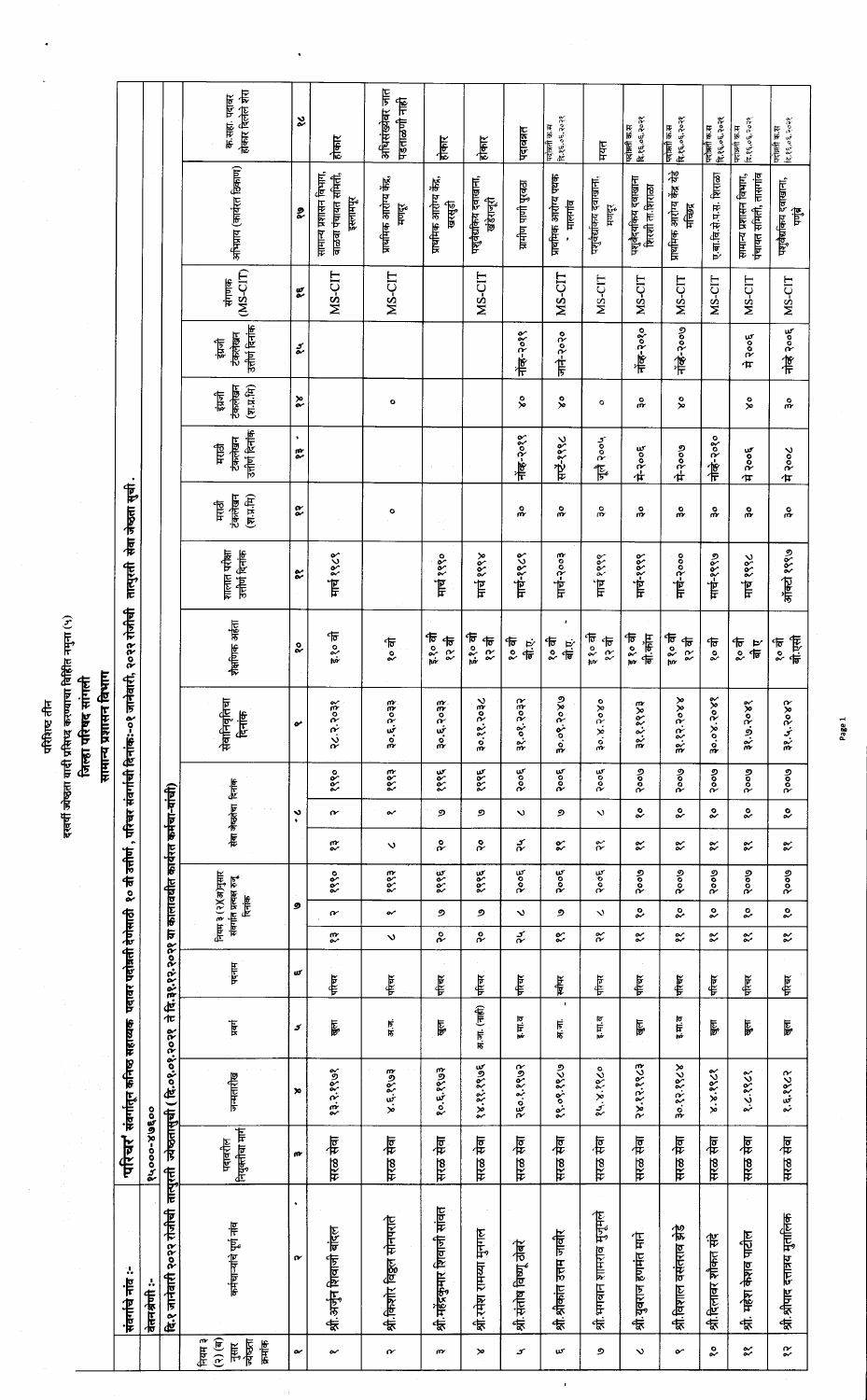| होकार दिलेले शेरा<br>क.सहा. पदावर                                   | पदावशत                               | दि १६.०६.२०२१<br>पदोन्नती क.म    | परोप्रती क.स<br>सि.१६.०६.२०२१     | दिशद्द , २०२१<br>परोप्रती क.स | परोप्रती क.स<br>दि.१६.०६.२०२१     | दि.२७.०८.२०२१<br>पदांत्रती क.स            | होकार                         | दि.२७.०८.२०२१<br>पदोन्नती क.स           | म् स<br>परोजनी                 | दि २७.०८.२०२१<br>पदांत्रती क.म | में भ<br>ं<br>पदांती       | म्र स<br>पदोन्नती                    | म, स<br>पदात्रती                            | 万万<br>पदात्रती                     | में क<br>पदोन्नती                       | होकार                                  | $\frac{1}{2}$                         |        |
|---------------------------------------------------------------------|--------------------------------------|----------------------------------|-----------------------------------|-------------------------------|-----------------------------------|-------------------------------------------|-------------------------------|-----------------------------------------|--------------------------------|--------------------------------|----------------------------|--------------------------------------|---------------------------------------------|------------------------------------|-----------------------------------------|----------------------------------------|---------------------------------------|--------|
| अभिप्राय (कार्यरत ठिकाण)                                            | प्राथमिक आरोग्य केंद्र<br>कावेडीपरान | प्राथमिक आरोग्य केंद्र<br>रांजनी | पशुवेद्यकिय दवाखाना,<br>मणेराजूरी | पशुवैद्यकिय दवाखाना, गुढे     | प्राथमिक आरोग्य केंद्र,<br>बेसांब | पशुसंवर्धन विभाग, जिल्हा<br>परिषद, सांगली | पशुवेद्यकिय दवाखाना,<br>मंगले | प्राथमिक आरोग्य पथक<br>सावडे ता तासगांव | पशुवेद्यकिय दवाखाना,<br>शिरढोण | पशुवैद्यकिय दवाखाना,<br>शिखेण  | आयुर्वेदिक दवाखाना, येलूर् | वित्त विभाग, जिल्हा परिषद,<br>सांगली | छोटे पाटबंधारे उपविभाग,<br>पंचायत समिती, जत | प्राथमिक आरोग्य केंद्र,<br>कासेगाव | शिक्षण उपविभाग, पंचायत<br>समिती, शिराळा | बांधकाम विभाग, जिल्हा<br>परिषद, सांगली | आरोग्य विभाग, जिल्हा<br>परिषद, सांगली |        |
| (MS-CIT)<br>संगणक                                                   | MS-CIT                               | MS-CIT                           | MS-CIT                            | MS-CIT                        | MS-CIT                            | MS-CIT                                    | MS-CIT                        | MS-CIT                                  | MS-CIT                         | MS-CIT                         | MS-CIT                     | MS-CIT                               | MS-CIT                                      | MS-CIT                             | MS-CIT                                  | MS-CIT                                 | MS-CIT                                |        |
| उत्तीर्ण दिनांक<br>टंकलेखन<br>इंग्रजी                               | सप्टें २०१८                          | मे २०१७                          | २००९<br>亇                         | मे २०००                       | मे २०१४                           | नोव्हे २००३                               |                               | २००५<br>乍                               | नोव्हे १९९२                    | मे २००८                        | मे २००५                    | नोर्ब्र २००५                         | $\frac{1}{2}$ or $\frac{1}{2}$<br>仜         | मे १९९८                            | नोव्हे २००५                             | मे २००९                                | नोव्हे २००८                           |        |
| टंकलेखन<br>$(\overline{q}, \overline{q}, \overline{r})$<br>इंग्रजी  | š                                    | $\overset{\circ}{\mathsf{x}}$    | $\boldsymbol{\mathring{x}}$       | ပွဲ                           | $\boldsymbol{\mathsf{x}}$         | ကို                                       |                               | š                                       | ş,                             | $\overset{\circ}{\mathbf{x}}$  | $\mathbf{\hat{x}}$         | š                                    | နိ                                          | š                                  | ő                                       | နိ                                     | $\mathbf{\hat{x}}$                    |        |
| उत्तीर्ण दिनांक<br>टंकलेखन<br>मराठी                                 | सप्टे. २०१८                          | नोव्हें २००९                     | मे २००९                           | २००९<br>ंम                    | ४१०६ मे                           | २००९<br>乍                                 |                               | मे २००५                                 | नोव्हे १९९२                    | मे २००८                        | मे २००२                    | <b>Hook</b>                          | ४०१४<br>ᠷ                                   | नोव्हे २००८                        | नोव्हे २००८                             | मे २०१०                                | नोव्हे २००८                           |        |
| $(\overline{q},\overline{q},\overline{q})$<br>टकलेखन<br><b>TRIP</b> | ပွဲ                                  | ္ကိ                              | ပွဲ                               | ပွဲ                           | ကို                               | နို                                       |                               | ន្ល                                     | š                              | နိ                             | ្លុ                        | နိ                                   | 유                                           | š                                  | နိ                                      | နိ                                     | နိ                                    |        |
| शालात परीक्षा<br>उत्तीण दिनांक                                      | ूमार्च १९९९                          | ूमार्च १९८९                      | मार्च १९९७                        | मार्च १९९६                    | मार्च २००२                        | ऑक्टो २०००                                | मार्च १९९६                    | मार्च १९९७                              | मार्च १९८७                     | मार्च १९९२                     | मार्च २००२                 | माच २०००                             | मार्च २०००                                  | मार्च १९९२                         | मार्च १९९९                              | मार्च १९८८                             | ऑस्टो<br>2824                         |        |
| शैक्षणिक अर्हता                                                     | ंबी.<br>ू० जू                        | जी.ए.<br>१० वीं                  | बी.कॉम<br>ू० जू                   | ैं है<br>बी.ए.                | इ.१२ वी<br>१० वीं                 | बी.कॉम<br>रू ०                            | ी<br>२<br>र्जा.               | ैं थे<br>र्ने.ए.                        | ी<br>२<br>र्नो.ए.              | रू की<br>एम.<br>मृत्           | इ.१२ वी<br>१० वी           | ी<br>२<br>र्ने.ए.                    | बी.कॉम<br>१०वीं                             | बी.एस्सी.<br>ैं है                 | ी<br>२<br>ची.ए.                         | नी.कॉम<br>१० वी                        | बी.ए.-१<br>ी<br>२                     |        |
| सेवानिवृतिचा<br>दिनांक                                              | रे०४३<br>30.88                       | २०३२<br>38.04                    | २०४२<br>ર્~                       | २०४१<br>ښ<br>چو               | १०४७<br>३०.४                      | 5084<br>به<br>و                           | १०४१<br>४.०६<br>२             | २०४१<br>ತ್ತಿ.                           | २०३१<br>نړ<br>پېړ              | २०३७<br>نڊ<br>پو               | <b>Exos</b><br>32.9        | १४०६<br>30.8                         | १४०६<br>्<br>२०                             | २०३६<br>ښه<br>په                   | २०३९<br>30.4                            | २०३२<br>$\ddot{\tilde{z}}$             | २०२९<br>$\frac{1}{\alpha}$            | Page 2 |
|                                                                     | २००७                                 | २००७                             | २००७                              | २००७                          | २००७                              | २००७                                      | २००७                          | २००७                                    | २००७                           | २००७                           | २००७                       | २००७                                 | २००७                                        | २००७                               | २००७                                    | २००७                                   | २००७                                  |        |
| सेवा जेस्टांचा दिनांक                                               | ್ಲಿ                                  | ್ಲಿ                              | ್ಲಿ                               | ್ಲಿ                           | ನಿ                                | $\boldsymbol{\mathcal{Z}}$                | ್ಲಿ                           | $\stackrel{\circ}{\sim}$                | ి                              | ಪಿ                             | ಀಿ                         | ನಿ                                   | $\stackrel{\mathtt{o}}{\mathtt{\sim}}$      | ್ಲಿ                                | $\approx$                               | $\approx$                              | $\approx$                             |        |
|                                                                     | $\approx$                            | $\approx$                        | ≈                                 | $\approx$                     | $\approx$                         | $\approx$                                 | $\approx$                     | $\approx$                               | $\approx$                      | $\approx$                      | $\approx$                  | X                                    | $\boldsymbol{\mathop{\approx}}$             | $\approx$                          | န္                                      | $\approx$                              | w                                     |        |
|                                                                     | २००७                                 | २००७                             | २००७                              | २००७                          | २००७                              | २००७                                      | २००७                          | २००७                                    | २००७                           | २००७                           | २००७                       | २००७                                 | २००७                                        | २००७                               | २००७                                    | २००७                                   | २००७                                  |        |
| नियम ३ (२)(अ)नुसार<br>संवर्गात प्रत्यक्ष रुजू<br>दिनांक             | ್ಲಿ                                  | ್ಲಿ                              | ನಿ                                | ಿ                             | ಫಿ                                | ್ಲಿ                                       | ್ಲಿ                           | ್ಲಿ                                     | ನಿ                             | ್ಲಿ                            | ೩                          | ಫಿ                                   | ್ಲಿ                                         | ್ಲಿ                                | ≈                                       | $\approx$                              | $\tilde{z}$                           |        |
| परनाम                                                               | $\approx$                            | $\approx$                        | ళ                                 | $\approx$                     | $\approx$                         | $\approx$                                 | $\approx$                     | $\approx$                               | ≈                              | $\approx$                      | $\approx$                  | $\approx$                            | $\approx$                                   | $\approx$                          | ಸಿ                                      | s.                                     | m.                                    |        |
|                                                                     | परिचर                                | र्मू                             | परिचर                             | परिचर                         | परिचर                             | पीचर                                      | पीचर                          | परिचर                                   | परि                            | परिचर                          | पीचर                       | स्थि                                 | परिचर                                       | परिचर                              | परिचर                                   | परिचर                                  | परिचर                                 |        |
| ।<br>प्र                                                            | खुला                                 | i<br>In                          | ļ.                                | <u>ছু,</u>                    | भ ज.क.                            | भ ज.ब.                                    | ţ,                            | Ę,                                      | हु,                            | हु<br>जु                       | खुला (अपंग)                | भ.ज.क.                               | भ.ज.क.                                      | हुल                                | खुला प्रकल्प ग्रस्त                     | इ.मा.व.                                | इ.मा.व.                               |        |
| जन्मतारीख                                                           | २३.११.१९८३                           | ०१.०६.१९७२                       | २८.२.१९८२                         | १५.६.१९८१                     | 2.4.2820                          | 88.5.8864                                 | 8.8.82                        | ११.८.१९८१                               | १.६१९७१                        | २५.८.१९७७                      | १३.७.१९८३                  | १०.९.१९८४                            | 878.8.88                                    | १५.६.१९७६                          | २१.८.१९७९                               | ३०.१.१९७२                              | ३१.८.१९६९                             |        |
| नियुक्तीचा मार्ग<br>पदावरील                                         | सरळ सेवा                             | सरळ सेवा                         | सरळ सेवा                          | सळ सेवा                       | सरळ सेवा                          | सरळ सेवा                                  | सरळ सेवा                      | सरळ सेवा                                | सरळ सेवा                       | सरळ सेवा                       | सरळ सेवा                   | सरळ सेवा                             | हि<br>सरळ                                   | सरळ सेवा                           | सरळ सेवा                                | सरळ सेवा                               | सरळ सेवा                              |        |
| कर्मचाऱ्यांचे पूर्ण नांव                                            | संभाजी तोडकर<br>सूच<br>क्तं          | मनोहर दिनकर पाटील<br>कूं         | श्री. अजय बाबूराव देसाई           | श्री.संचिन जगन्नाथ घोडके      | श्री दिलीप पांडुरंग गारळे         | श्री प्रविण काशिनाथ माणकापूरे             | श्री कृष्णा विश्वास पाटील     | श्री अभय दिलीप शिंदे                    | श्री संतोष आण्णा पार्टील       | श्री राजेंद्र रामचंद्र पार्टील | श्री.सुनिल दत्तात्रय पाटील | श्री.रेवाणा मल्लाणा बंडगर            | श्रीम अश्विनी संजय मिसाळ                    | श्रीम. दिपाली व्यंकटराव महाडीक     | श्री संतोष शामराव कोरे                  | श्रीम कांचन शिवाजी राजे                | श्रीम.स्मिता सुनिल महामुनी            |        |
| $(3)$ $(4)$<br>ज्येष्ठता<br>नियम ३<br>क्रमांक<br>TE,                | $\tilde{z}$                          | ≈                                | ž,                                | ىپە                           | ి                                 | $\frac{2}{\alpha}$                        | $\boldsymbol{\mathcal{C}}$    | ಸಿ                                      | z                              | င္ဇာ                           | က္                         | ≈                                    | ಸ್ಥ                                         | سم                                 | ಸಿ                                      | ≫                                      | $\frac{\alpha}{\alpha}$               |        |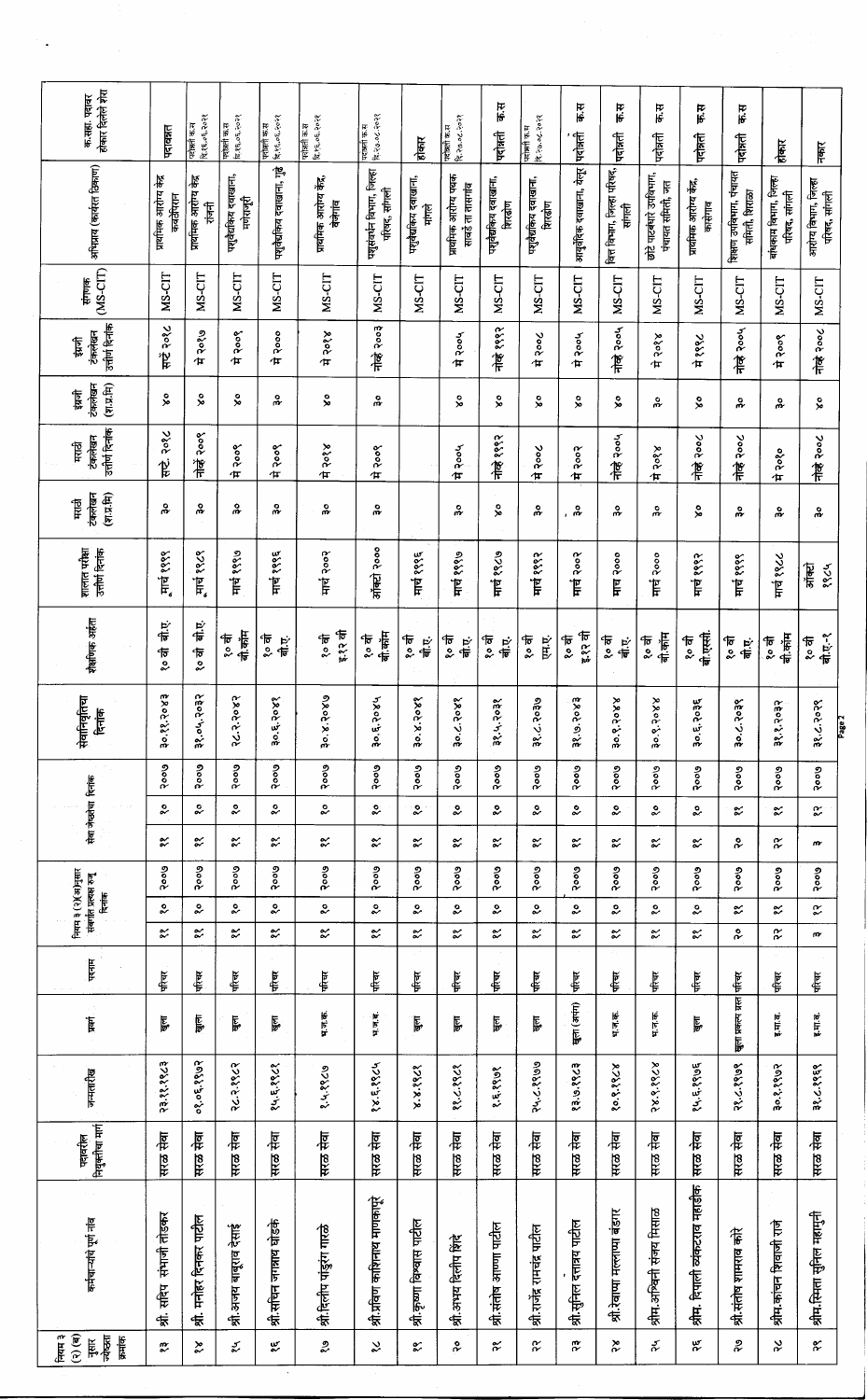| होकार दिलेले शेरा<br>क.सहा. पदावर                                     | होकार                           | नकार                                     | स्का                           | होकार                                | होकार                                                                  | क.स<br>पर्दाहरी                   | होकार                                          | होकार                          | <u>  नकार</u>              | पदोन्नती क.स (ले)                      | पदोन्नती क.स                     | पदोन्नती क.स                    | होकार                                          | होकार                                          | होकार                          |
|-----------------------------------------------------------------------|---------------------------------|------------------------------------------|--------------------------------|--------------------------------------|------------------------------------------------------------------------|-----------------------------------|------------------------------------------------|--------------------------------|----------------------------|----------------------------------------|----------------------------------|---------------------------------|------------------------------------------------|------------------------------------------------|--------------------------------|
| अभिप्राय (कार्यरत ठिकाण)                                              | पशुवैद्यकिय दवाखाना,<br>लिंगनूर | पशुवैद्यकिय दवाखाना,<br>एतवडे खुर्द      | प्राथमिक आरोग्य केंद्र,<br>आरम | प्रा आ केंद्र एंरडोली पथक<br>मालगांव | तालुका आरोग्य अधिकारी<br>यांचे कार्यालय, खानापूर<br>पंचायत समिती, विटा | प्राथमिक आरोग्य केंद्र,<br>बोरगाव | प्राथमिक शिक्षण विभाग,<br>जिल्हा परिषद, सांगली | पशुवेद्यकिय दवाखाना,<br>आष्ट्र | पशुवेद्यकिय दवाखाना, बुली  | प्रशासन विभाग प स<br>शिराळा            | प्राथमिक आरोग्य केंद्र,<br>बावची | पशुवैद्यकिय दवाखाना,<br>आगळगांव | सामान्य प्रशासन विभाग,<br>जिल्हा परिषद, सांगली | माध्यमिक शिक्षण विभाग,<br>जिल्हा परिषद, सांगली | पशुवैद्यकिय दवाखाना,<br>हैंगुळ |
| (MS-CIT)<br>संगणक                                                     | MS-CIT                          | MS-CIT                                   | MS-CIT                         |                                      | MS-CIT                                                                 | MS-CIT                            | MS-CIT                                         |                                | MS-CIT                     | MS-CIT                                 | MS-CIT                           | MS-CIT                          | MS-CIT                                         | MS-CIT                                         | MS-CIT                         |
| उत्तीर्ण दिनांक<br>टकलेखन<br>इंग्रजी                                  |                                 | नोव्हे १९९७                              | मे २००८                        |                                      |                                                                        | जून २०१५                          |                                                |                                | मे २००८                    | मे २००६                                | मे २०१०                          | नोव्हे २००९                     | जुन २०१६                                       |                                                |                                |
| टंकलेखन<br>$(\overline{q}, \overline{q}, \overline{q})$<br>इंग्रजी    |                                 | $\stackrel{\mathtt{o}}{\mathtt{\times}}$ | š                              |                                      |                                                                        | $\stackrel{\circ}{\mathbf{x}}$    |                                                |                                | š                          | š                                      | š                                | š                               | š                                              |                                                |                                |
| उत्तीर्ण दिनांक<br>टंकलेखन<br>पराठी                                   |                                 | मे २०१३                                  | नोव्हे २००८                    |                                      |                                                                        | जुन २०१५                          |                                                |                                | मे २००५                    | नोव्हे २००२                            | फेबुवारी २००                     | मे २०१०                         | मे २००९                                        |                                                | जुले २०१२                      |
| टकलेखन<br>$(\overline{q}, \overline{q}, \overline{q})$<br><b>TRUP</b> |                                 | ပွဲ                                      | ကို                            |                                      |                                                                        | 유                                 |                                                |                                | ပိုင်း                     | ္က                                     | 유                                | နှ                              | ە"                                             |                                                | နိ                             |
| शालात परीक्षा<br>उत्तीर्ण दिनांक                                      | मार्च २०००                      | मार्च १९९२                               | मार्च १९८२                     | मे २००८                              | मार्च २००५                                                             | मार्च २००६                        | मार्च २०००                                     | नोव्हे १९८८                    | मार्च १९९३                 | मार्च १९९९                             | मार्च १९९१                       | मार्च १९९७                      | मार्च १९९२                                     | मार्च २००३                                     | जून २००२                       |
| शैक्षणिक अहंता                                                        | इ.१२ वी<br>१० वी                | ैर जै<br>यी.ए.                           | १० वी पास                      | विद्यापिठ -<br>बौ.ए. मुक्त           | १०वी                                                                   | ू० जी<br><u>कों एं</u>            | बी.कॉम<br>१० वीं                               | १२ वी<br>१० वी                 | १२ वी                      | एम.ए.बी.एड<br>१० वी                    | बी.कॉम बीपीएड<br>१० वी           | १० वीं<br>F.<br>F.              | साईट सुपरवायझर<br>बी.ए., बिल्डींग<br>१० वीं    | इ.१२ वी<br>१० वीं                              | ची.एससी<br>ू० जू               |
| सेवानिवृतिचा<br>दिनांक                                                | <b>RRoc</b><br>ن<br>مە          | २०३६<br>$\ddot{x}$                       | २०२६<br>ښ<br>چو                | २०३७<br>के.<br>के                    | 28 oc.<br>$38.80$ .                                                    | 8806<br>بز<br>پو                  | 8806<br>نې<br>چ                                | २०४२<br>في.<br>پيد             | २०३७<br>$\frac{1}{\alpha}$ | २०४२<br>بر<br>پو                       | २०३५<br>38.82.                   | २०३७<br>22.3                    | २०३६<br>38.80.                                 | २०४६<br>ૢૺ                                     | २०४६<br>38.82.                 |
|                                                                       | Poola                           | २००७                                     | २००८                           | 8006                                 | २००९                                                                   | २००९                              | २००९                                           | २००९                           | २००९                       | २००९                                   | २००९                             | २००९                            | २००९                                           | २००९                                           | २००९                           |
| सेवा जेख्तेचा दिनांक                                                  | $\tilde{\mathbf{z}}$            | $\tilde{\mathbf{z}}$                     | $\sim$                         | $\tilde{\mathbf{z}}$                 | $\sim$                                                                 | ୭                                 | உ                                              | ୭                              | و                          | ' و                                    | פ                                | உ                               | உ                                              | פ                                              | உ                              |
|                                                                       | m                               | m                                        | $\tilde{}$                     | 2                                    | ميم                                                                    | ပွဲ                               | နိ                                             | ပိုင                           | နိ                         | နိ                                     | ကို                              | နိ                              | ပွဲ                                            | န္                                             | ပွဲ                            |
|                                                                       | २००७                            | २००७                                     | Soot                           | Rook                                 | २००९                                                                   | २००९                              | २००९                                           | २००९                           | २००९                       | २००९                                   | २००९                             | २००९                            | २००९                                           | २००९                                           | २००९                           |
| नियम ३ (२)(अ)नुसार<br>संवर्गात प्रत्यक्ष रुजू<br>दिनांक               | $\tilde{\mathbf{z}}$            | $\tilde{\mathbf{z}}$                     | $\sim$                         | $\tilde{\mathbf{z}}$                 | $\sim$                                                                 | פ                                 | e,                                             | உ                              | פ                          | c,                                     | פ                                | פ                               | פ                                              | D                                              | ୭                              |
|                                                                       | m                               | m                                        | $\sim$                         | 2                                    | بين                                                                    | နိ                                | န္                                             | နိ                             | နိ                         | ပွဲ                                    | ပို့                             | ပွဲ                             | ပွဲ                                            | နိ                                             | နိ                             |
| पदनाम                                                                 | परिचर                           | परिचर                                    |                                | परिचर                                | परिचर                                                                  | परिवर                             | परिचर                                          | गरिचर                          | परिचर                      | परिचर                                  | परिचर                            | गरिवर                           | पीचर                                           | परिचर                                          | परिचर                          |
| ा कर्ने                                                               | प न ड                           | इ.मा.व.                                  | खुला (१०%ग्राप) परिचर          | भ ज ब                                | ial<br>B                                                               | ţ,                                | ļ,                                             | le.                            | Ę,                         | हु<br>जुल                              | हुल                              | हु,                             | i<br>P                                         | ļ.                                             | हुल                            |
| जन्मतारीख                                                             | २०.६.१९८४                       | १.९.१९७६                                 | १.६.१६६                        | २४.३.१९७७                            | 3.80.8966                                                              | 8.5,868                           | २.६.१९८४                                       | १३.७.१९८२                      | 8.2.2900                   | १.६.१९८२                               | ३०.१२.१९७५                       | ५.२.१९७७                        | ३१.१०.१९७६                                     | 22.4.2965                                      | १८.१२.१९८६                     |
| नियुक्तीचा मार्ग<br>पदावरील                                           | सरळ सेवा                        | सरळ सेवा                                 | सरळ सेवा                       | सरळ सेवा                             | सरळ सेवा                                                               | सरळ सेवा                          | सरळ सेवा                                       | सरळ सेवा                       | सरळ सेवा                   | सरळ सेवा                               | सरळ सेवा                         | सरळ सेवा                        | सरळ सेवा                                       | सरळ सेवा                                       | सरळ सेवा                       |
| कर्मचाऱ्यांचे पूर्ण नांव                                              | श्री.सुनिल रामचंद्र नागरगोजे    | श्री बाजीराव मारुती माळी                 | श्री बाळासी धोंडीराम पाटील     | श्रीमती शुभांगी चंद्रकांत शितोळे     | श्री.मोहसीन शम्मीकपूर मणेर                                             | श्री अनिल मसा बनसोडे              | श्री भावसिंग केशवसिंग रजपूत                    | श्री.संचिन भिमराव पाटील        | श्री विजय शिवाजी पार्टील   | $\mathbf{r}$<br>श्री दिपक नामदेव पाटील | श्रीम गीता दिपक गराडे            | श्री मारुती महादेव चव्हाण       | श्री. धनंजय शिवाजीराव पाटील                    | श्री बसवराज मल्लाप्पा हडंगी                    | श्री.संग्राम बबन पार्टाल       |
| $(3)$ $(4)$<br>नियम ३<br>संख्या<br>क्रमांक<br>$\frac{1}{2}$           | နိ                              | $\widetilde{\widetilde{\pi}}$            | $\tilde{\mathbf{r}}$           | 诛                                    | $\frac{8}{3}$                                                          | م<br>م                            | n.                                             | ్గి                            | $\approx$                  | s.                                     | š                                | ⊱                               | $\tilde{\mathbf{x}}$                           | e\$                                            | $\frac{8}{3}$                  |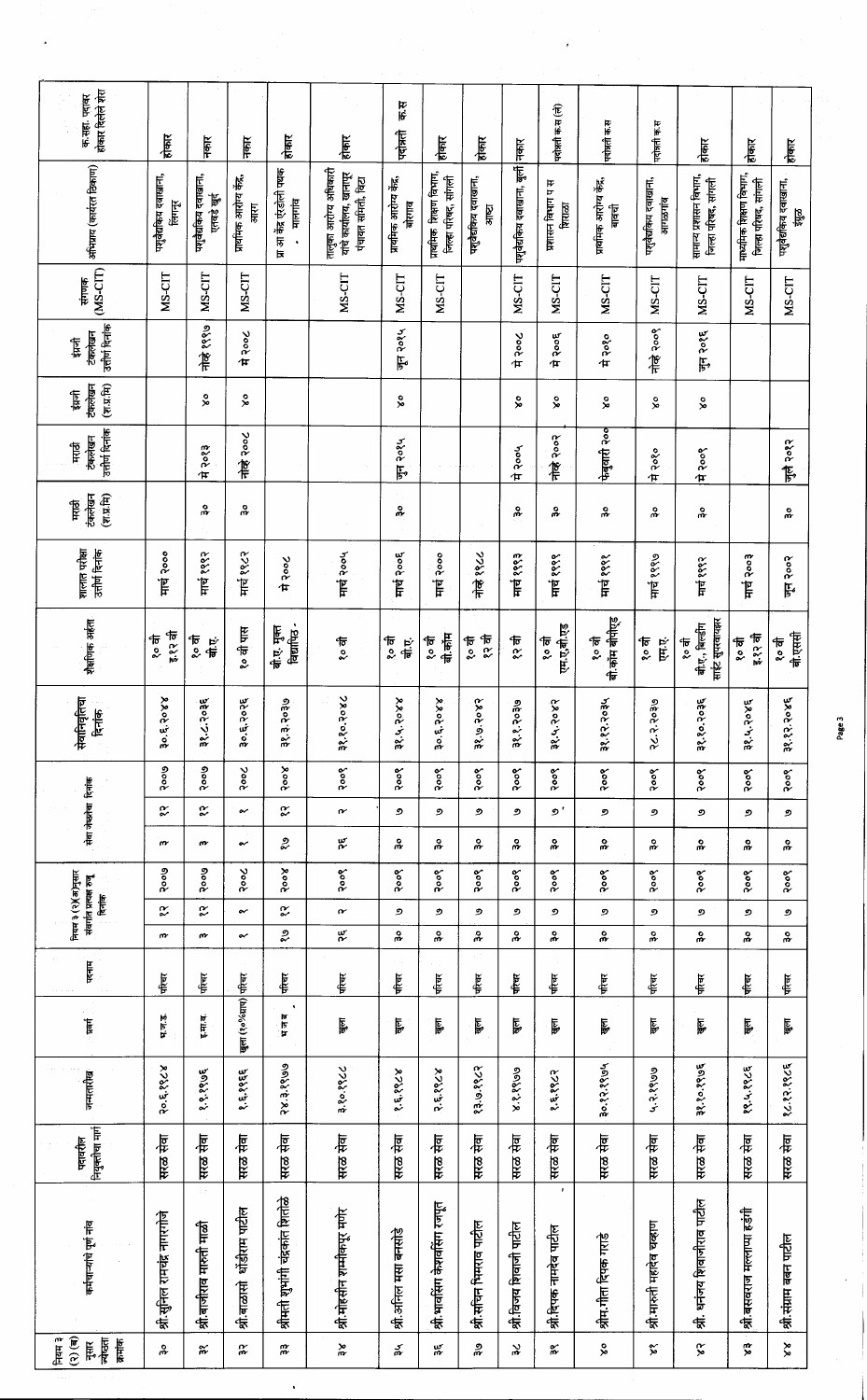| होकार दिलेले शेरा<br>क.सहा. पदावर                              |                                           |                                            |                                              |                                                                      |                                            |                                                                          |                             |                                                |                                |                                                     |                             |                                                |                             |                                                |                                        |
|----------------------------------------------------------------|-------------------------------------------|--------------------------------------------|----------------------------------------------|----------------------------------------------------------------------|--------------------------------------------|--------------------------------------------------------------------------|-----------------------------|------------------------------------------------|--------------------------------|-----------------------------------------------------|-----------------------------|------------------------------------------------|-----------------------------|------------------------------------------------|----------------------------------------|
| अभिप्राय (कार्यरत ठिकाण)                                       | होकार<br>प्राथमिक आरोग्य केंद्र,<br>वाळवा | होकार<br>प्राथमिक आरोग्य केंद्र,<br>भिलाडी | होकार<br>जिल्हा परिषद, सांगली<br>कृषि विभाग, | होकार<br>छोटे पाटबंधारे उपविभाग,<br>वाळवा पंचायत समिती,<br>इस्लामपूर | होकार<br>प्राथमिक आरोग्य केंद्र,<br>कामेरी | होकार<br>बांधकाम उपविभाग, वाळवा<br>पंचायत समिती, इस्लामपूर               | होकार<br>फिरता पशुवैद्यकिय  | होकार                                          | होकार                          | होकार                                               | होकार                       | होकार                                          | होकार                       | होकार                                          | होकार                                  |
|                                                                |                                           |                                            |                                              |                                                                      |                                            |                                                                          | दवाखाना, शिराळा             | माध्यमिक शिक्षण विभाग,<br>जिल्हा परिषद, सांगली | पशुवैद्यकिय दवाखाना,<br>बिळाशी | पशुवैद्यक्तिय दवाखाना,<br>कवडेपिरान                 | आयुर्वेदिक दवाखना,<br>कडगाव | प्राथमिक शिक्षण विभाग,<br>जिल्हा परिषद, सांगली | प्राथमिक आरोग्य केंद्र, पेठ | पंचायत समिती, आटपाडी<br>सामान्य प्रशासन विभाग, | जिल्हा परिषद, सांगली<br>बांधकाम विभाग, |
| $(MS-CIT)$<br>संगणक                                            | MS-CIT                                    | MS-CIT                                     | MS-CIT                                       | MS-CIT                                                               | MS-CIT                                     | MS-CIT                                                                   | MS-CIT                      | MS-CIT                                         | MS-CIT                         | NS-CIT                                              | MS-CIT                      | MS-CIT                                         | MS-CIT                      | MS-CIT                                         | MS-CIT                                 |
| उत्तीर्ण दिनांक<br>टकलेखन<br>इंग्रजी                           | जून २०१५                                  | नोव्हे २०१०                                | नोव्हे २००८                                  | नोव्हेबर                                                             | नोव्हे १९९२                                | मे २००९                                                                  | जून २०१५                    | नोव्हे २०१३                                    | मे २०११                        | डिसे २०१५                                           | नोव्हे २००८                 | मे २००५                                        | डिसे २०१२                   | जानेवारी<br>२०१७                               | डिसेंबर<br>२०१५                        |
| $(\overline{q},\overline{q},\overline{q})$<br>टकलेखन<br>है     | $\stackrel{\circ}{\mathbf{x}}$            | s.                                         | š                                            | š                                                                    | ပွဲ                                        | š                                                                        | နိ                          | š                                              | š                              | š                                                   | š                           | ş                                              | š                           | š                                              | š                                      |
| उत्तीर्ण दिनांक<br>टकलेखन<br><b>Fort</b>                       | जुन २०१५                                  | मे २०११                                    | मे २००८                                      |                                                                      | मार्च १९९४                                 | मे २००९                                                                  | मे २०१३                     | मे २०११                                        | मे २०११                        | डिसे २०१५                                           | वि २००८                     | नोव्हे २००५                                    | डिसे २०१२                   | जाने २०१७                                      | डिसेबर<br>२०१५                         |
| टकलेखन<br>$(\overline{q}, \overline{q}, \overline{q})$<br>स्लि | ပွဲ                                       | နိ                                         | 유                                            | $\bullet$                                                            | ပို့                                       | နိ                                                                       | နိ                          | နိ                                             | ပွဲ                            | နိ                                                  | နိ                          | နိ                                             | 유                           | ကို                                            | ပွဲ                                    |
| शालात परीक्षा<br>उत्तीर्ण दिनांक                               | मार्च १९९८                                | मार्च २००६                                 | मार्च १९९७                                   | मार्च १९९५                                                           | मार्च १९८८                                 | मार्च १९९६                                                               | मार्च २००१                  | मार्च २००६                                     | मार्च १९९२                     | मार्च २००५                                          | मार्च १९९१                  | मार्च १९९१                                     | मार्च २०००                  | ऑक्टो १९९९                                     | मार्च १९९६                             |
| शैक्षणिक अर्हता                                                | १० वी<br>१२ वी                            | १० वी                                      | बी कॉम<br>१० वी                              | बौएससी<br>१० वी                                                      | ैं है<br>$\frac{p}{\overline{p}}$          | अभियांत्रिकी सहाय्यक<br>एम.ए. व स्थापत्य<br>प्रशिक्षण<br>ैं है           | ू० अँ<br>्<br>बी            | १० वी<br>१२ वी                                 | १० वी<br>Ę                     | अभियांत्रिकी सहाय्यक<br>बौ.ए. स्थापत्य<br>प्रशिक्षण | ी<br>२<br>र्को.ए.           | बी.पी.एड.<br>बी.कॉम,<br>१० वी                  | ी<br>ू<br>र्न ह             | एम.कॉम,जी.<br>डी.सी.ए.<br>१० वी                | १२ वी<br>१० वीं                        |
| सेवानिवृतिचा<br>दिनांक                                         | २०४२<br>38.82.                            | २०५१<br>ې<br>مې                            | $\frac{8}{10}$<br>30.8                       | २०३९<br>38.87.                                                       | २०३२<br>30.88                              | $\frac{8}{3}$<br>३०.६.२                                                  | $\frac{2}{3}$<br>३१.१.२     | ३१.१०.२०५०                                     | ă<br>∾<br>$\ddot{\tilde{z}}$   | ३१.१०.२०४१                                          | $\lambda$ Èo<br>३०.६.२      | ăéo<br>38.0.8                                  | 280<br>३०.११.२              | ०४२<br>३१.७.२                                  | ३१.३.२०४०                              |
|                                                                | २००९                                      | २००९                                       | २००९                                         | २००९                                                                 | २००९                                       | Sood                                                                     | २००९                        | २००९                                           | २००९                           | २००९                                                | २००९                        | २००९                                           | २००९                        | २००९                                           | २०१०                                   |
| सेवा जेखतेचा दिनांक                                            | D                                         | פ                                          | ್ಲಿ                                          | $\tilde{\mathbf{z}}$                                                 | $\approx$                                  | و                                                                        | פ                           | D                                              | ø                              | உ                                                   | פ                           | פ                                              | ø                           | உ                                              | شمنه                                   |
|                                                                | ္ကိ                                       | ؞                                          | s.                                           | m                                                                    | $\rightarrow$                              | နိ                                                                       | ؊                           | ್ಲಿ                                            | နိ                             | နိ                                                  | န္                          | ပိုင                                           | 상                           | နိ                                             | 5                                      |
|                                                                | २००९                                      | २००९                                       | २००९                                         | २००९                                                                 | २००९                                       | २००९                                                                     | २००९                        | २००९                                           | २००९                           | २००९                                                | २००९                        | २००९                                           | २००९                        | २००९                                           | २०१०                                   |
| नियम ३ (२)(अ)नुसार<br>संबंगीत प्रत्यक्ष रुजू<br>दिनांक         | ø                                         | פ                                          | ್ಲಿ                                          | $\tilde{\tilde{}}$                                                   | $\stackrel{\sim}{\sim}$                    | உ                                                                        | உ                           | פ                                              | פ                              | פ                                                   | פ                           | פ                                              | פ                           | ୭                                              | $\sim$                                 |
|                                                                | နိ                                        | 앟                                          | $\overset{\bullet}{\sim}$                    | m                                                                    | $\blacktriangleright$                      | နိ                                                                       | န္                          | 유                                              | ကိ                             | နိ                                                  | န့                          | 상                                              | နိ                          | နိ                                             | بی                                     |
| पदनाम                                                          | परिचर                                     | संदर                                       | परिचर                                        | परिचर                                                                | परिचर                                      | परिचर                                                                    | परिचर                       | परिचर                                          | गरिक                           | गरिचर                                               | परिचर                       | परिचर                                          | गरिक                        | परिवर                                          | 4न्द्र                                 |
| ţ                                                              | हुल                                       | हून                                        | हुल                                          | भ,ज.ब                                                                | इ.मा.व                                     | खुला खे.म                                                                | खाड़ी                       | खुला खे.                                       | वि. जाअ                        | भ.ज.ब                                               | इ.मा.व                      | इ.मा व                                         | इ.मा.व                      | इ.स. व                                         | इ.म.व (म)                              |
| जन्मतारीख                                                      | १.१.१९८२                                  | २७.६.१९११                                  | २६.९.१९८१                                    | ८.६.१९७९                                                             | १९.११.१९७२                                 | 24.5.8860                                                                | २१.१.१९८६                   | १६.१०.१९१०                                     | १.४.१९७६                       | १०.१०.१९८९                                          | ४०४४ ३ ६२                   | २५.७.१९७६                                      | २०.११.१९८४                  | १.८.१९८२                                       | १२.३.१९८०                              |
| नियुक्तीचा मार्ग<br>पदावरील                                    | सरळ सेवा                                  | सरळ सेवा                                   | सरळ सेवा                                     | सरळ सेवा                                                             | सरळ सेवा                                   | सरळ सेवा                                                                 | सरळ सेवा                    | सरळ सेवा                                       | सरळ सेवा                       | सळ सेवा                                             | सळ सेवा                     | सरळ सेवा                                       | ख़<br>सरळ                   | सरळ सेवा                                       | सरळ सेवा                               |
| कर्मचाऱ्यांचे पूर्ण नांव                                       | श्री वैभव रंगराव सुतार                    | श्री कैलास विलास मोरे                      | श्रीम. सुनिता सतिश यादव                      | श्रीम सुनिता कृष्णात लोहार                                           | श्रीम पद्मावती सिष्डु कुंभार               | $\vec{r}$ , the detection of $\vec{r}$<br>श्रीम तेजस्वीनी मारुती पार्टील | श्री. विकास वसंत गिरीगोसावी | श्रीम.उज्वला रावसाहेब हिप्परकर                 | श्री.यशवंत भिमराव जाधव         | श्री. विजय सदाशिव लोखंडे                            | श्री.रामदास कारभारी फुलावरे | श्री संतिश तुकाराम हणबर                        | श्री शंकर मारुती माळी       | श्री यशवंत दगडु फुले                           | श्रीम. माधुरी महादेव माळी              |
| नियम ३<br>-<br>- नुसार<br>ज्येष्ठता<br>- क्रमांक               | $\frac{5}{8}$                             | یپ                                         | ट्रै                                         | $\mathbf{\hat{x}}$                                                   | $\tilde{\mathbf{x}}$                       | o<br>J                                                                   | $\widetilde{\mathbf{z}}$    | $\tilde{\mathbf{z}}$                           | m.<br>J                        | یو                                                  | کړ<br>ک                     | س<br>مح                                        | స్త్రి                      | y                                              | $\tilde{\mathbf{z}}$                   |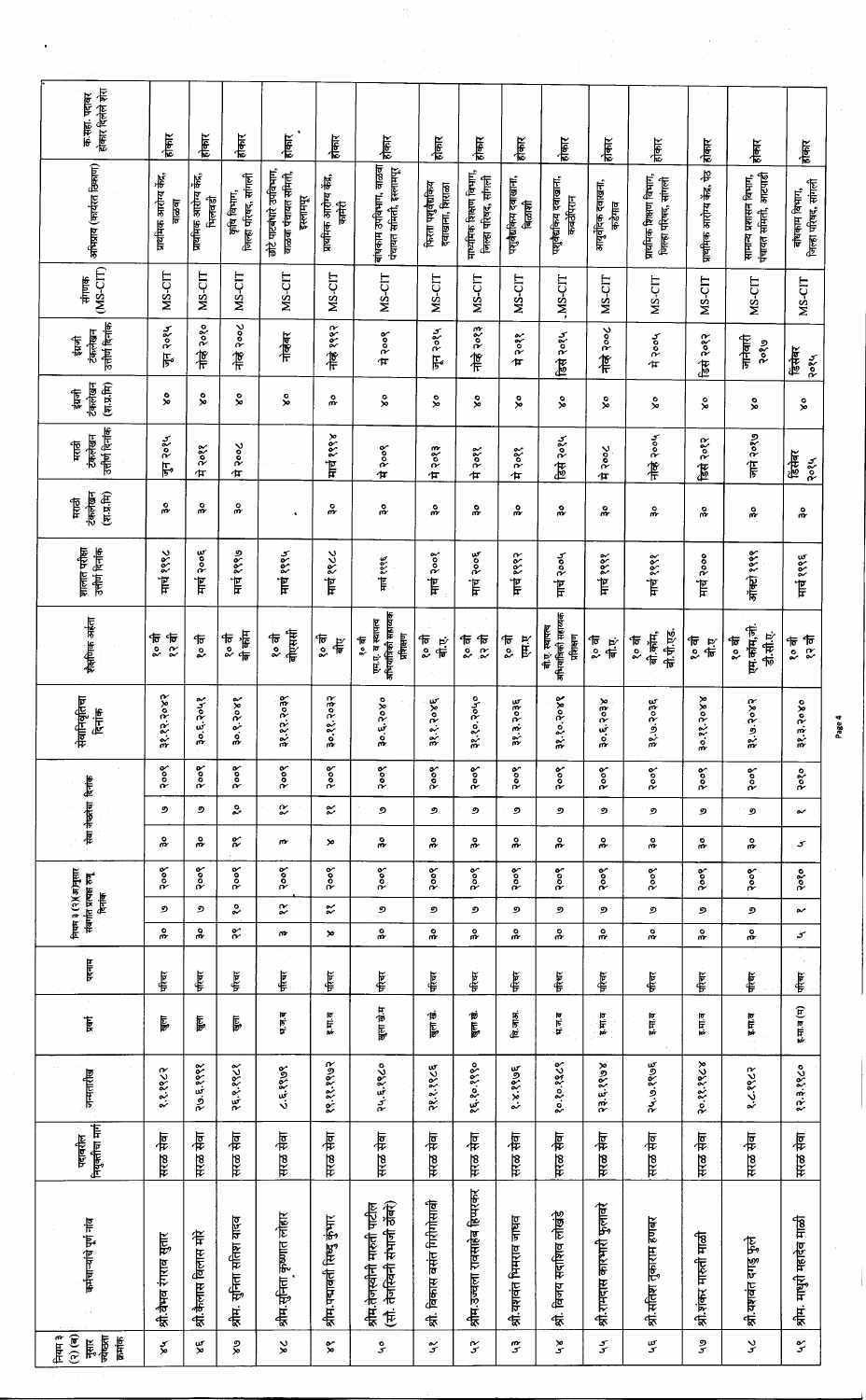| होकार दिलेले शेरा<br>क.सहा. पदावर                               | होकार                                                        | होकार                                          | होकार                                    | रोकार                                 | होकार                                        | होकार                                          | होकार                                              | होकार                                           | तोकार                             | होकार                               | होकार                                                | होकार                                | होकार                            | होकार                               | होकार                              |
|-----------------------------------------------------------------|--------------------------------------------------------------|------------------------------------------------|------------------------------------------|---------------------------------------|----------------------------------------------|------------------------------------------------|----------------------------------------------------|-------------------------------------------------|-----------------------------------|-------------------------------------|------------------------------------------------------|--------------------------------------|----------------------------------|-------------------------------------|------------------------------------|
| अभिप्राय (कार्यरत ठिकाण)                                        | ग्रामपंचायत विभाग, जिल्हा<br>परिषद सांगली                    | पंचायत समिती, आटपाडी<br>सामान्य प्रशासन विभाग, | पंचायत समिती, आटपाडी<br>बांधकाम उपविभाग, | पंचायत समिती मिरज<br>बांधकाम उप विभाग | सामान्य प्रशासन विभाग,<br>पंचायत समिती, मिरज | सामान्य प्रशासन विभाग,<br>जिल्हा परिषद, सांगली | ग्रामीण पाणी पुरवठा विभाग,<br>जिल्हा परिषद, सांगली | प्राथमिक आरोग्य केंद्र,<br>मो वडगाव             | प्राथमिक आरोग्य केंद्र,<br>दिवंची | पशुवेद्यकिय दवाखाना,<br>देवराष्ट्रे | वाळवा पंचायत समिती,<br>बांधकाम उपविभाग,<br>इस्लामपूर | प्राथमिक आरोग्य केंद्र,<br>मणेराजूरी | प्राथमिक आरोग्य केंद्र,<br>शेगाव | प्राथमिक आरोग्य केंद्र,<br>हिंगणगाव | प्राथमिक आरोग्य केंद्र,<br>डफळापूर |
| $(MS-CIT)$<br>संगणक                                             | MS-CIT                                                       | MS-CIT                                         |                                          | MS-CIT                                |                                              | MS-CIT                                         | MS-CIT                                             |                                                 | MS-CIT                            | MS-CIT                              |                                                      | MS-CIT                               | MS-CIT                           | MS-CIT                              | MS-CIT                             |
| उत्तीर्ण दिनांक<br>टकलेखन<br>इंग्रजी                            | नोव्हे २०१४                                                  | मे २०१४                                        |                                          |                                       |                                              | मे २०१४                                        | जुले २०१९                                          |                                                 | मे २०१०                           | जुले २०१८                           |                                                      | जुन २०१५                             |                                  | नोव्हे २००८                         | वाने २०१७                          |
| टंकलेखन<br>$(\overline{q}, \overline{q}, \overline{q})$<br>怎    | ကို                                                          | $\stackrel{\circ}{\mathbf{x}}$                 | ۰                                        |                                       |                                              | š                                              | š                                                  |                                                 | $\overset{\circ}{\mathsf{x}}$     | š                                   |                                                      | $\overset{\circ}{\mathsf{x}}$        |                                  | š                                   | š                                  |
| उत्तीर्ण दिनांक<br>टंकलेखन<br>Ţ                                 | जुन २०१६                                                     | एप्रिल<br>२०१९                                 |                                          |                                       |                                              | नोकंबर<br>२०१३                                 | जुन २०१५                                           |                                                 | नोव्हे २००९                       | ऑगस्ट<br>२०१७                       |                                                      | मे २०१४                              | जून २०१६                         | पे २००८                             | जून २०१६                           |
| टकलेखन<br>$(\overline{q}, \overline{q}, \overline{q})$<br>मरावी | နိ                                                           | ပို့                                           |                                          |                                       |                                              | ပွဲ                                            | န္                                                 |                                                 | န္                                | င္ကိ                                |                                                      | ပွဲ                                  | 유                                | ္ကိ                                 | ္က                                 |
| शालात परीक्षा<br>उत्तीर्ण दिनांक                                | मार्च १९१५                                                   | मार्च २०११                                     | मार्च २०१२                               | मार्च २०१३                            | मार्च २००३                                   | मार्च २००६                                     | मार्च २००५                                         | मार्च १९८९                                      | मार्च २००२                        | मार्च २००१                          | मार्च १९९७                                           | मार्च २००५                           | मार्च २०००                       | मार्च २००२                          | मार्च २००२                         |
| शेक्षणिक अर्हता                                                 | अभियांत्रिकी सहाय्यक<br>बौ.ए. स्थापत्य<br>प्रशिक्षण<br>१० वी | ै० जै                                          | इ.१० वी                                  | ಪಿ                                    | बी.ए.डी.एड.<br>१० वी                         | बी.ए.डी.एड.<br>ू० जी                           | ्<br>१० जू<br>१२ वी                                | ू० जू                                           | ी<br>२<br>र्ने.ए                  | १० वीं                              | बी.एस्सी.<br>१० वी                                   | ू० वी<br>F.<br>E.                    | रू श्<br>एम.ए.                   | १० वीं<br>एम.ए.                     | १० जी<br>नी.ए.                     |
| सेवानिवृतिचा<br>दिनांक                                          | ०१०६<br>$rac{1}{2}$                                          | २०३९<br>्र<br>क्र                              | 5084<br>38.04.                           | 2086<br>38.03.                        | io Xe<br>३१.१.२                              | $\frac{8}{3}$<br>३०.९.२                        | 6.80<br>30.5.2                                     | दे०३३<br>38.82.                                 | hRoi<br>३१.५.२                    | ăXo<br>38.3.2                       | $\frac{3}{2}$<br>38.3.2                              | ३०.११.२०४८                           | RRoi<br><b>S-x</b> . ot          | 88ol<br>३०.११.२                     | <b>Exo</b><br>३०.६.२               |
|                                                                 | २००९                                                         | २००७                                           | २०१०                                     | ಕಿಂಂ                                  | २०१३                                         | १०१४                                           | २०१४                                               | १०१४                                            | २०१५                              | २०१५                                | २०१५                                                 | २०१५                                 | २०१५                             | २०१५                                | २०१५                               |
| सेवा जेख्तेचा दिनांक                                            | ୭                                                            | $\widetilde{\mathbf{v}}$                       | سی                                       | $\checkmark$                          | ್ಲಿ                                          | نه                                             | $\checkmark$                                       | $\approx$                                       | $\sim$                            | $\sim$                              | $\sim$                                               | $\sim$                               | $\sim$                           | $\sim$                              | $\sim$                             |
|                                                                 | ္ကိ                                                          | $\widetilde{\mathfrak{m}}$                     | $\tilde{\widetilde{}}$                   | œ                                     | ≿                                            | m                                              | ≫                                                  | $\tilde{}$                                      | $\sim$                            | $\boldsymbol{\alpha}$               | $\sim$                                               | $\sim$                               | $\sim$                           | v                                   | $\boldsymbol{\alpha}$              |
| नियम ३ (२)(अ)नुसार                                              | २००९                                                         | २००७                                           | $\sqrt[3]{\circ \mathcal{E}}$            | २००९                                  | २०१३                                         | २०१४                                           | १०१४                                               | ४०१४                                            | २०१५                              | २०१५                                | २०१५                                                 | २०१५                                 | २०१५                             | २०१५                                | २०१५                               |
| संवर्गात प्रत्यक्ष रुजू<br>दिनांक                               | פ<br>နိ                                                      | $\approx$<br>$\approx$                         | ىر<br>$\approx$                          | $\checkmark$<br>w                     | ನಿ<br>$\stackrel{\textstyle\thicksim}{\sim}$ | $\sim$<br>w                                    | $\checkmark$<br>$\boldsymbol{\varkappa}$           | $\boldsymbol{\tilde{\mathit{x}}}$<br>$\tilde{}$ | $\boldsymbol{\alpha}$<br>$\sim$   | $\sim$<br>$\sim$                    | $\sim$<br>$\sim$                                     | $\boldsymbol{\alpha}$<br>$\sim$      | $\sim$<br>$\sim$                 | $\sim$<br>$\sim$                    | $\sim$<br>$\sim$                   |
| पदनाम                                                           | परिचर                                                        | परिचर                                          | परिचर                                    | परिचर                                 | परिचर                                        | स्कू                                           | परिचर                                              | र्गल                                            | परिचर                             | परिचर                               | ।<br>सर्वे                                           | स्कू                                 | मीनर                             | परिचर                               | परिचर                              |
| ţ                                                               | खुला खे.म                                                    | ज.ज.                                           | ज़,<br>ज़                                | ज.स                                   | (अस्थित्यंग)<br>क<br>क                       | (कर्णबधीर)<br>$\frac{1}{2}$                    | $(\pi$ र्णवर्धीर)<br>इ.मा.व.                       | E,                                              | ह<br>ह                            | 厉厉                                  | अ.ना. (म)                                            | ज.ज. (म)                             | ज, जू                            | प्राप्त                             | ज,                                 |
| जन्मतारीख                                                       | 2.19.820                                                     | २३.८.१९७९                                      | 30.04.8964                               | ०९३.१९८८                              | १.२.१९८६                                     | १.९.१९८९                                       | २४.६.१९८७                                          | २७/१२/१९७३                                      | १.६.१९८५                          | २४.३.१९८६                           | ११.३.१९८२                                            | २२.११.१९८८                           | 8788.8.7                         | २५.११.१९८४                          | २९.६.१९८३                          |
| <br> <br> नियुक्तीचा मार्ग                                      | सरळ सेवा                                                     | सरळ सेवा                                       | सरळ, सेवा                                | सरळ सेवा                              | सरळ सेवा                                     | सळ सेवा                                        | सरळ सेवा                                           | सरळ सेवा                                        | सरळ सेवा                          | सरळ सेवा                            | सरळ सेवा                                             | सरळ सेवा                             | सरळ सेवा                         | सरळ सेवा                            | सरळ सेवा                           |
| कर्मचाऱ्यांचे पूर्ण नांव                                        | श्रीम.मिनाक्षी अजित कदम                                      | श्रीम.रुक्मीणी सखाराम खुटाण                    | श्री गणेश रघुनाथ देठे                    | 乍<br>श्री अमोल आनंदा                  | श्री. अमोल सुबराव चव्हाण                     | श्री.संचिन पंडीत शिरसाट                        | श्री. भिक्तू मोहन सोनावले                          | श्री. श्रीकांत भिमराव पाटणकर                    | श्री. संतोष जालिंदर खाडे          | श्री. राहुल प्रकाश लोखंडे           | श्रीम. सुजाता मारुती हंकारे                          | श्रीम मंदाकिनी बंडासाहेब तुपलॉडे     | श्री. मनोहर पांडुरंग गारे        | श्री. रमेश नामदेव करवंदे            | श्री. परमेश्वर भगवान आगेरे         |
| नियम ३<br>(२) (ब)<br>नुसार<br>ज्येष्ठता                         | ပ္ပိ                                                         | $\widetilde{\mathbf{w}}$                       | $\tilde{\mathbf{w}}$                     | œ                                     | ؿ                                            | ىق                                             | س<br>س                                             | ್ಯ                                              | ž                                 | š                                   | ۏ                                                    | ٷ                                    | وه                               | $\tilde{5}$                         | ∢و                                 |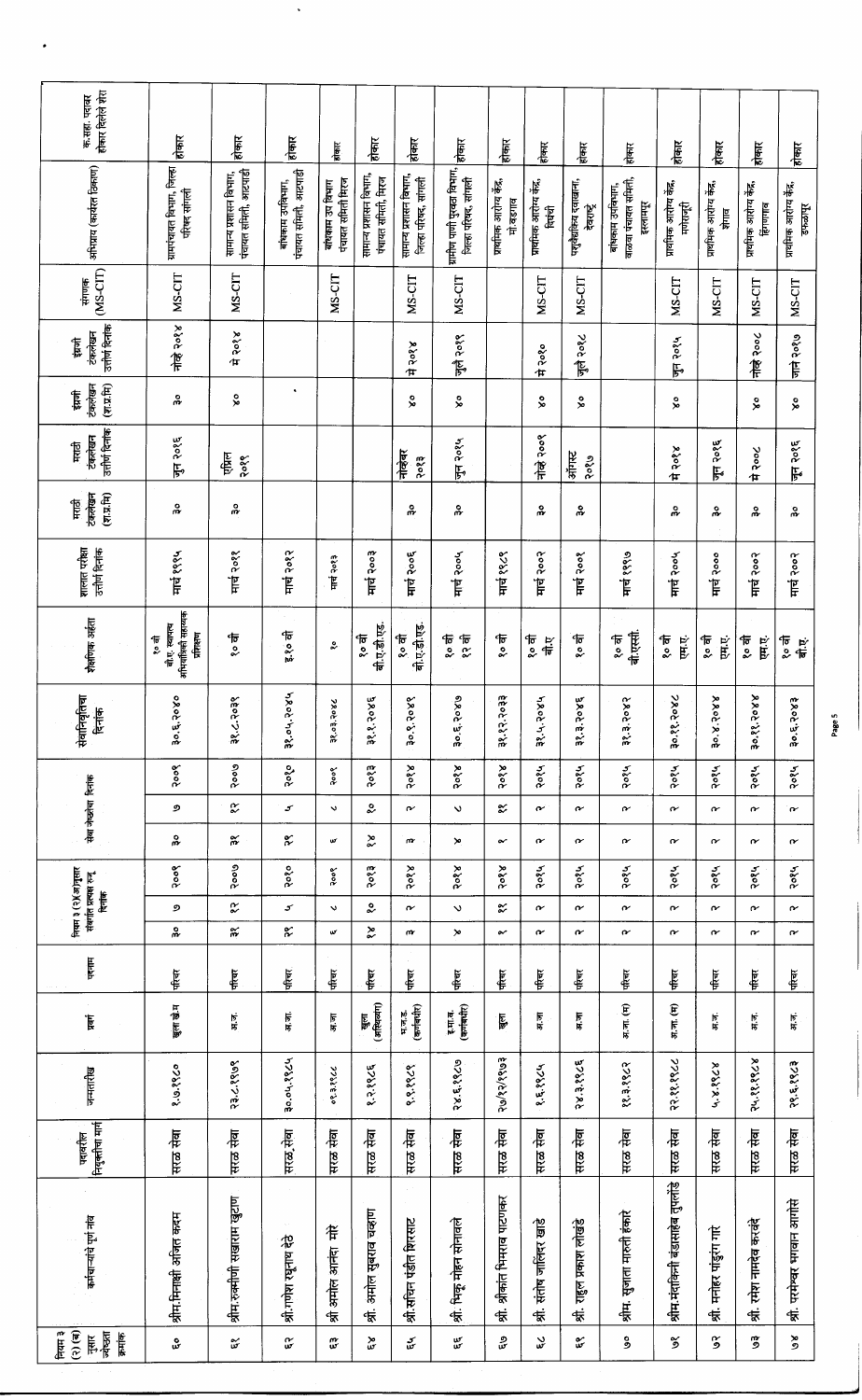| होकार दिलेले शेरा<br>क.सहा. पदावर                                   | होकार                                                 | होकार                             | होकार                                          | होकार                       | होकार                            | होकार                                     | होकार                         | होकार                             | होकार                          | Rienk                                   | होकार                                 | होकार                        | होकार                                                                              | होकार                             | होकार                                 | होकार                               | होकार                          |
|---------------------------------------------------------------------|-------------------------------------------------------|-----------------------------------|------------------------------------------------|-----------------------------|----------------------------------|-------------------------------------------|-------------------------------|-----------------------------------|--------------------------------|-----------------------------------------|---------------------------------------|------------------------------|------------------------------------------------------------------------------------|-----------------------------------|---------------------------------------|-------------------------------------|--------------------------------|
| अभिप्राय (कार्यरत ठिकाण)                                            | वाळवा पंचायत समिती,<br>बांधकाम उपविभाग,<br>इस्लामपूर  | प्राथमिक आरोग्य केंद्र,<br>बायफळे | सामान्य प्रशासन विभाग,<br>पंचायत समिती, तासगाव | पशुवैद्यक्तिय दवाखाना, रिळे | प्राथमिक आरोग्य केंद्र,<br>सावळज | समाजकल्याण विभाग,<br>जिल्हा परिषद, सांगली | पशुवेद्यकिय दवाखाना,<br>सागंव | पशुवैद्यकिय दवाखाना,<br>ऐतवडे बु. | पशुवेद्यकिय दवाखाना,<br>समडोळी | पशुवेद्यकिय दवाखाना,<br>तडवळे           | ए.बा.वि.यो.से पंचायत<br>समिती खानापुर | प्राथमिक आरोग्य केंद्र, विटा | प्राथमिक आरोग्य केंद्र,<br>खंडेराजूरी                                              | प्राथमिक आरोग्य केंद्र,<br>बालगाव | आरोग्य विभाग, जिल्हा<br>परिषद, सांगली | प्राथमिक आरोग्य केंद्र,<br>is<br>Go | प्राथमिक आरोग्य केंद्र, संख    |
| $(MS-CIT)$<br>संगणक                                                 | MS-CIT                                                | MS-CIT                            | MS-CIT                                         | MS-CIT                      | MS-CIT                           | MS-CIT                                    | MS-CIT                        | MS-CIT                            | MS-CIT                         | MS-CIT                                  | MS-CIT                                | MS-CIT                       | MS-CIT                                                                             | MS-CIT                            | MS-CIT                                | MS-CIT                              | MS-CIT                         |
| उत्तीर्ण दिनांक<br>टंकलेखन<br>ईसज़ी                                 | डिसेंबर<br>२०१५                                       | जुन २०१६                          | मे २०१०                                        | डिस २०१५                    | मे २०१३                          |                                           |                               | जुन २०१६                          |                                |                                         |                                       | जानेवारी<br>२०१७             |                                                                                    | मे २०१४                           |                                       | मे २००५                             |                                |
| $(\overline{q},\overline{q},\overline{q})$<br>टंकलेखन<br>्<br>इस्रो | š                                                     | $\overset{\circ}{\mathbf{x}}$     | ပွဲ                                            | š                           | ္ကိ                              |                                           |                               | $\stackrel{\circ}{\mathsf{x}}$    |                                |                                         |                                       | š                            |                                                                                    | š                                 |                                       | $\stackrel{\circ}{\mathbf{x}}$      |                                |
| उत्तीर्ण दिनांक<br>टकलेखन<br>Ē                                      | डिसे २०१५                                             | जुन २०१६                          | वि २०१०                                        | मे २००९                     | मे २०१३                          | ४४०६ म                                    | मे २०१४                       | जुन २०१६                          | नोव्हेबर<br>Sooc               |                                         | डिसें २०१५                            |                              |                                                                                    | नोव्हे २०१३                       |                                       | Hood                                |                                |
| टकलेखन<br>$(\overline{q},\overline{q},\overline{q})$<br>मराठी       | နိ                                                    | ္ဂိ                               | 유                                              | နိ                          | နိ                               | ္ကိ                                       | ္ကိ                           | ္က                                | ပိုင                           |                                         | ္ကိ                                   |                              |                                                                                    | ္ကိ                               |                                       | ္ကိ                                 |                                |
| शालात परीक्षा<br>उत्तीर्ण दिनकि                                     | मार्च २०००                                            | मार्च २००२                        | मार्च २००१                                     | मार्च २००५                  | एप्रिल २००८                      | मार्च २००३                                | मार्च १९९९                    | मार्च २००१                        | मार्च २००५                     | मार्च २००७                              | मार्च २००२                            | माच १९९७                     | मार्च २००५                                                                         | मे २०१३                           | मार्च २००६                            | मार्च १९९७                          | मार्च १९९२                     |
| शेक्षणिक अर्हता                                                     | अभियांत्रिकी सहाय्यक<br>व स्थापत्य<br>प्रशिक्षण<br>信息 | ी<br>२<br>E.<br>E.                | ्दी<br>२८<br>रू वी                             | १२ वी.<br>१० वी             | १० वी<br>्य के<br>१२             | १० जी                                     | बी.ए.बी.एड्.<br>ू० जू         | ू० जी<br>वीं एं.                  | बी.कॉम.<br>ू० जै               | १० वीं<br>१२ वी                         | Þ<br>१० वर बी.                        | ू० वी<br>Ę.                  | ील<br>२<br>र्जाल.                                                                  | बी.ए.डी.एड<br>ू<br>२० ज           | १० वी<br>र्ग एं.<br>बा                | रू वो<br>्<br>बो                    | १० जी                          |
| सेवानिवृत्तिचा<br>दिनांक                                            | 8806<br>بز<br>پيد                                     | 5886<br>्रू<br>१०                 | 5084<br>४.०६                                   | solgo<br><u>જે.</u>         | हे १०१.<br>$\ddot{x}$            | १०४७<br>ೢೢ                                | <b>EROL</b><br>૱ૹ             | २०४६<br>نړ<br>پېړ                 | ono<br>જે.<br>જે               | ३१.७.२०५२                               | ३०.०६.२०४७                            | ३०.६.२०४१                    | ohos<br>३१.३                                                                       | ३०.११.२०५०                        | onok.<br>३१.१२                        | २०४२<br><b>ax.</b>                  | ३१.५.२०३६                      |
|                                                                     | २०१५                                                  | २०१५                              | २०१५                                           | २०१५                        | २०१५                             | २०१५                                      | २०१५                          | २०१५                              | २०१५                           | २०१५                                    | २०१५                                  | २०१५                         | २०१५                                                                               | २०१५                              | २०१५                                  | २०१५                                | २०१५                           |
| सेवा जेख्सेचा दिनांक                                                | $\tilde{}$                                            | $\sim$                            | $\sim$                                         | $\sim$                      | $\sim$                           | $\sim$                                    | $\sim$                        | $\sim$                            | $\sim$                         | $\checkmark$                            | $\tilde{}$                            | $\mathsf{x}$                 | $\boldsymbol{\infty}$                                                              | $\ast$                            | ≫                                     | $\infty$                            | $\mathbf{\hat{z}}$             |
|                                                                     | $\tilde{\mathbf{v}}$                                  | $\sim$                            | $\sim$                                         | $\sim$                      | $\sim$                           | $\sim$                                    | $\boldsymbol{\alpha}$         | $\sim$                            | $\sim$                         | $\tilde{\mathbf{z}}$                    | ۶č                                    | ىپە                          | ىپ                                                                                 | ڛ                                 | ڛ                                     | ىپ                                  | ڛ                              |
|                                                                     | २०१५                                                  | २०१५                              | २०१५                                           | २०१५                        | २०१५                             | २०१५                                      | २०१५                          | २०१५                              | २०१५                           | २०१५                                    | २०१५                                  | २०१५                         | २०१५                                                                               | २०१५                              | २०१५                                  | २०१५                                | २०१५                           |
| नियम ३ (२)(अ)नुसार<br>सवगांत प्रत्यक्ष रुजू<br>दिनांक               | $\sim$                                                | $\alpha$                          | $\sim$                                         | $\boldsymbol{\alpha}$       | $\boldsymbol{\alpha}$            | $\sim$                                    | $\sim$                        | $\sim$                            | $\sim$                         | $\sim$                                  | $\sim$                                | $\mathbf{\hat{z}}$           | $\mathbf{\hat{z}}$                                                                 | $\mathbf{\hat{z}}$                | $\boldsymbol{\times}$                 | $\mathbf{v}$                        | $\mathbf{\hat{x}}$             |
|                                                                     | $\tilde{z}$                                           | $\sim$                            | $\sim$                                         | $\sim$                      | $\alpha$                         | $\sim$                                    | $\sim$                        | $\sim$                            | $\sim$                         | $\approx$                               | $\widetilde{\mathbf{r}}$              | ىپ                           | مپ                                                                                 | ىپ                                | بيا                                   | ىپ                                  | ڛ                              |
| पदनाम                                                               | परिनर                                                 | ्<br>सं                           | हैं                                            | र्क<br>हिं                  | र्म<br>सं                        | परिचर                                     | गरित्र                        | गरिचर                             | परिवर                          | पीचर                                    | परिवर                                 | परिवर                        | पीचर                                                                               | परिचर                             | परिम                                  | परिचर                               | गरिवर                          |
| 厦                                                                   | अज.(म)                                                | म.ज. (म)                          | अ.ज. (म)                                       | वि.जा.अ.                    | म ज.व                            | सामव                                      | इ.मा.व.                       | इ.मा.व.                           | इ.मा.व.                        | ţ,                                      | 乍<br>$\mathbb{F}$                     | अ.जा. (प्रकल्प)              | $\left( \overline{\mathbf{H}}\mathbf{H}\mathbf{W}\left( \mathbf{H}\right) \right)$ | इ.मा.व.(म)                        | इ.मा.व.(म)                            | इ.मा.व.(म)                          | इ.मा.व.(मा.सै.)                |
| जन्मतारीख                                                           | १.६.१९८४                                              | १६,९,१९८६                         | 078887                                         | २७.१.१९९०                   | २५.१०.१९८३                       | २२.९.१९८७                                 | २.१०.१९८३                     | 4.4.8965                          | १४.३.१९९०                      | १९.७.१९९२                               | ०१.०७.१९८७                            | 24.5.82.2                    | १२.३.१९९०                                                                          | १७.११.१९९०                        | ३.१२.१९९०                             | ३०.३.१९८२                           | १.६.१९७६                       |
| नियुक्तीचा मार्ग<br>पदावरील                                         | सरळ सेवा                                              | सरळ सेवा                          | सरळ सेवा                                       | सरळ सेवा                    | सरळ सेवा                         | सरळ सेवा                                  | सरळ सेवा                      | सरळ सेवा                          | सरळ सेवा                       | सरळ सेवा                                | सरळ सेवा                              | सरळ सेवा                     | सरळ सेवा                                                                           | सरळ सेवा                          | सरळ सेवा                              | सरळ सेवा                            | सरळ सेवा                       |
| कर्मचाऱ्यांचे पूर्ण नांव                                            | श्रीम. सोहनी नंदलाल सुर्यवंशी                         | श्रीम. इंदिराबाई दामाजी डवरे      | श्रीम. वनिता विष्णू दांडेकर                    | संदिप अशोक कोरवी<br>∙हूं    | पांडूरंग सर्जराव पवार<br>ीहर     | श्री अमील शिवाजी कोळी                     | श्री. जयदिप जयसिंग गुरव       | श्री. मारुती सुरेश गर्नरे         | स्री. अमील अमिल पिर            | अमोल नारायाण सपकाळ<br>द्गं              | 专<br>श्री. ओकार नारोश                 | श्री मिलिंद पंढरीनाथ रधंवे   | श्रीम रुपाली मारुती कोळी                                                           | श्रीम. कांचन बाबासी खोत           | श्रीम. वृंदा विनायक पिसे              | श्रीम. रोहिणी दिपक महामुनी          | श्री. श्रीकांत सिध्दाप्पा माळी |
| $(3)$ $(4)$<br>नियम ३<br>ज्येष्ठता<br>क्रमांक<br>$\frac{1}{2}$      | وه                                                    | س<br>و                            | 3                                              | ٷ                           | $\frac{6}{5}$                    | $\mathcal{S}$                             | $\tilde{\mathcal{C}}$         | $\Im$                             | ۵Ť,                            | $\stackrel{\textstyle\thicksim}{\circ}$ | $\stackrel{5}{\vee}$                  | $\mathfrak{r}$               | ని                                                                                 | $\mathcal{S}$                     | $\mathfrak{c}$                        | ş.                                  | $\tilde{\check{}}$             |